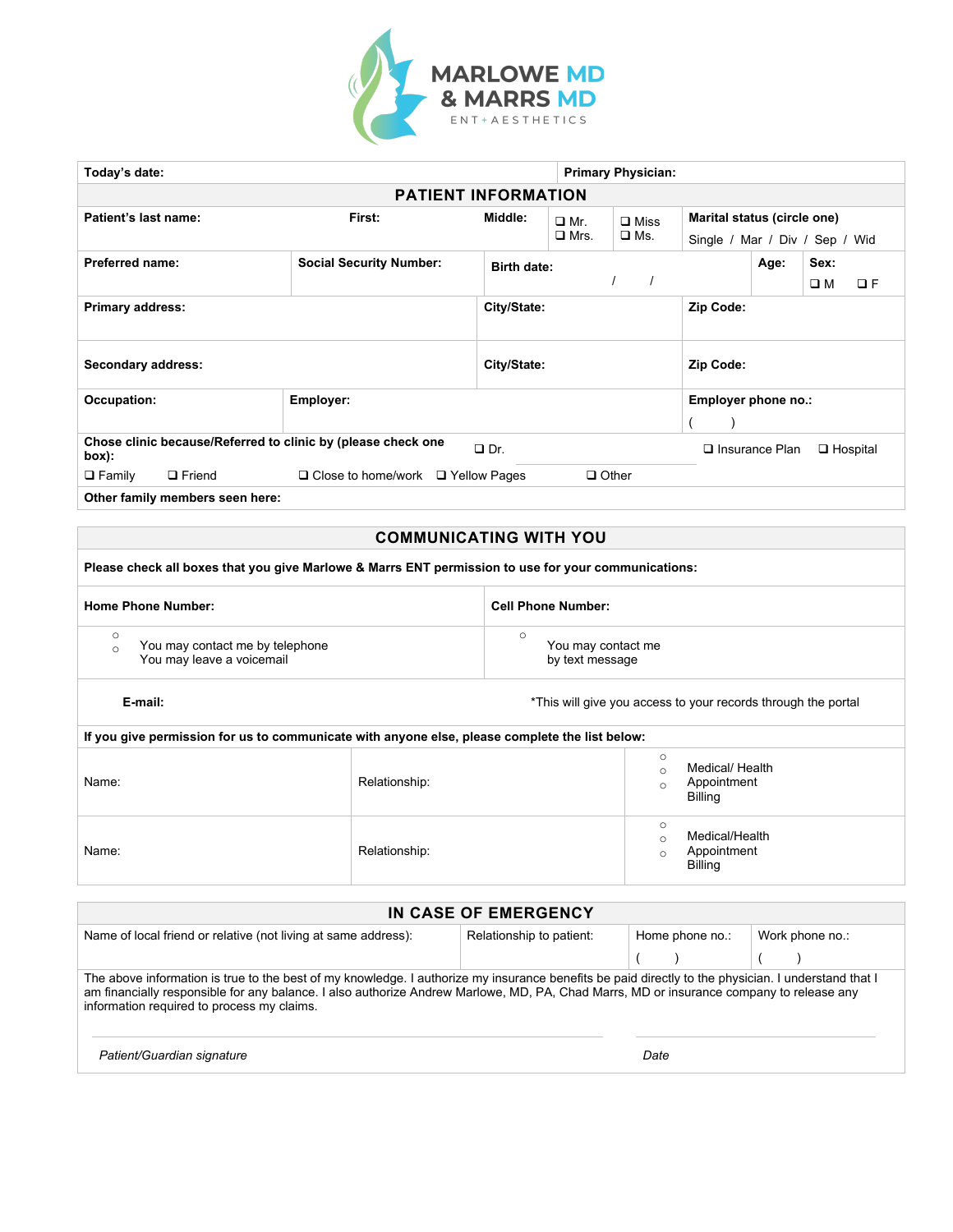|                                                |               |               |                                                                |                                                                                                  |                  |           | <b>MARLOWE MD</b>                   |
|------------------------------------------------|---------------|---------------|----------------------------------------------------------------|--------------------------------------------------------------------------------------------------|------------------|-----------|-------------------------------------|
| <b>CLINICAL HISTORY</b>                        |               |               |                                                                |                                                                                                  |                  |           |                                     |
| PATIENT IDENTIFICATION                         |               |               |                                                                |                                                                                                  |                  |           |                                     |
|                                                |               |               |                                                                |                                                                                                  |                  |           |                                     |
| <b>FIRST NAME:</b>                             |               |               | MIDDLE:<br><b>LAST NAME:</b>                                   |                                                                                                  |                  |           | DATE OF BIRTH: / /                  |
| PHARMACY AND LOCATION:                         |               |               |                                                                |                                                                                                  |                  |           |                                     |
| PRIMARY PHYSICIAN:                             |               |               |                                                                |                                                                                                  |                  |           |                                     |
| CHIEF COMPLAINT AND HISTORY OF PRESENT ILLNESS |               |               |                                                                |                                                                                                  |                  |           |                                     |
|                                                |               |               |                                                                |                                                                                                  |                  |           |                                     |
|                                                |               |               |                                                                |                                                                                                  |                  |           |                                     |
|                                                |               |               |                                                                | DATE SYMPTOM(S) BEGAN: /// RECENTLY SYMPTOM(S) HAVE BEEN: O MORE/O LESS FREQUENT<br>O CONTINUOUS |                  |           | O MORE/O LESS INTENSE<br>O PERIODIC |
|                                                |               |               |                                                                |                                                                                                  |                  |           |                                     |
|                                                |               |               |                                                                |                                                                                                  |                  |           |                                     |
|                                                |               |               |                                                                |                                                                                                  |                  |           |                                     |
|                                                |               |               |                                                                | MEDICATIONS - LIST ALL THE MEDICATIONS YOU ARE CURRENTLY TAKING INCLUDING "OVER THE COUNTER"     |                  |           |                                     |
| <b>DRUG NAME</b>                               |               | <b>DOSAGE</b> |                                                                | <b>FREQUENCY</b>                                                                                 |                  |           | <b>REASON FOR TAKING</b>            |
|                                                |               |               |                                                                |                                                                                                  |                  |           |                                     |
|                                                |               |               |                                                                |                                                                                                  |                  |           |                                     |
|                                                |               |               |                                                                |                                                                                                  |                  |           |                                     |
|                                                |               |               |                                                                |                                                                                                  |                  |           |                                     |
|                                                |               |               |                                                                |                                                                                                  |                  |           |                                     |
|                                                |               |               |                                                                |                                                                                                  |                  |           |                                     |
|                                                |               |               |                                                                |                                                                                                  |                  |           |                                     |
|                                                |               |               |                                                                |                                                                                                  |                  |           |                                     |
|                                                |               |               | ALLERGIES- LIST ALL OF YOUR MEDICAL ALLERGIES AND THE REACTION |                                                                                                  |                  |           |                                     |
| <b>ALLERGIES</b>                               |               |               |                                                                | <b>ALLERGIC REACTION</b>                                                                         |                  |           |                                     |
|                                                |               |               |                                                                |                                                                                                  |                  |           |                                     |
|                                                |               |               |                                                                |                                                                                                  |                  |           |                                     |
|                                                |               |               |                                                                |                                                                                                  |                  |           |                                     |
| PAST MEDICAL HISTORY                           |               |               |                                                                |                                                                                                  |                  |           |                                     |
| LIST ALL ILLNESSES,                            |               |               |                                                                |                                                                                                  |                  |           |                                     |
| <b>INJURIES &amp; OPERATIONS</b>               |               | <b>DATE</b>   |                                                                | <b>TREATMENT</b>                                                                                 |                  | PHYSICIAN |                                     |
|                                                |               |               |                                                                |                                                                                                  |                  |           |                                     |
|                                                |               |               |                                                                |                                                                                                  |                  |           |                                     |
|                                                |               |               |                                                                |                                                                                                  |                  |           |                                     |
|                                                |               |               |                                                                |                                                                                                  |                  |           |                                     |
| FAMILY HISTORY- ALL BLOOD RELATIVES            |               |               |                                                                |                                                                                                  |                  |           |                                     |
| LIST BLOOD                                     |               |               |                                                                |                                                                                                  |                  |           | <b>SIMILAR</b>                      |
| <b>RELATIVES ONLY</b>                          | AGE IF LIVING |               | AGE AT DEATH                                                   | <b>CAUSE OF DEATH</b>                                                                            | <b>ILLNESSES</b> |           | SYMPTOMS?                           |
| <b>MOTHER</b>                                  |               |               |                                                                |                                                                                                  |                  |           |                                     |
| <b>FATHER</b>                                  |               |               |                                                                |                                                                                                  |                  |           |                                     |
| SIBLING(S)                                     |               |               |                                                                |                                                                                                  |                  |           |                                     |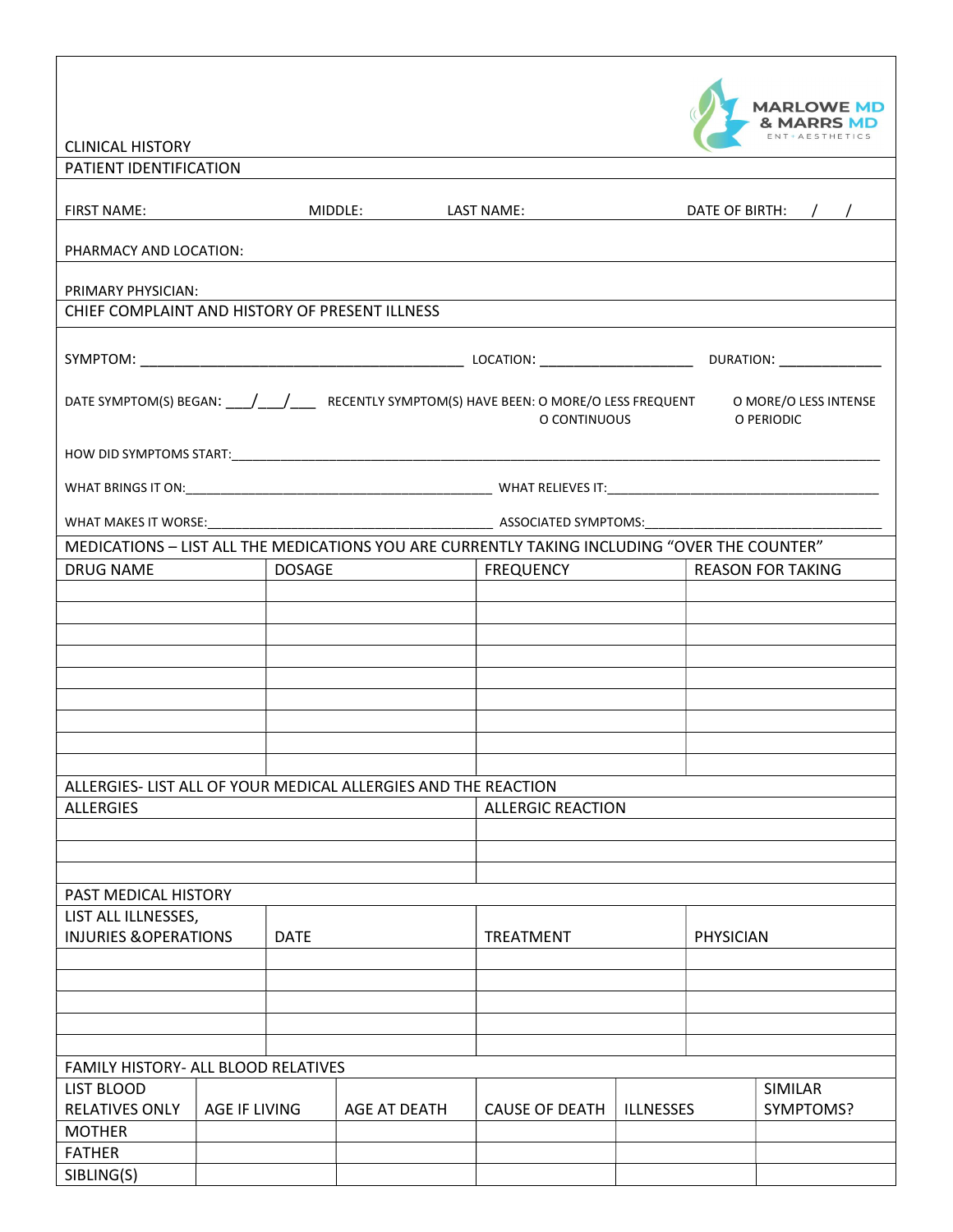# **MARLOWE & MARRS ENT/ CLINICAL HISTORY**

| SOCIAL HISTORY- PLEASE CHECK THE APPROPRIATE BOXES AND FILL IN ACCURATE AMOUNTS OF STANDARD PORTIONS |                                                                                                 |                                                 |                                                                                          |                            |                                                                                    |                                                                                               |                                                                                                         |                                                                                               |                                                                      |                                                                            |
|------------------------------------------------------------------------------------------------------|-------------------------------------------------------------------------------------------------|-------------------------------------------------|------------------------------------------------------------------------------------------|----------------------------|------------------------------------------------------------------------------------|-----------------------------------------------------------------------------------------------|---------------------------------------------------------------------------------------------------------|-----------------------------------------------------------------------------------------------|----------------------------------------------------------------------|----------------------------------------------------------------------------|
| $\Box$ Heavy<br>□ Moderate<br>$\Box$ Light<br>No. Hours Per Day:                                     | <b>Mental Work</b><br>$\Box$ Omit<br>$\Box$ None                                                | $\Box$ Heavy<br>$\Box$ Moderate<br>$\Box$ Light | <b>Physical Work</b><br>No Hours Per Day: _________                                      | $\Box$ Omit<br>$\Box$ None | Heavy Type: ________<br>$\Box$ Moderate<br>$\Box$ Light<br>No. Hours Per Week: _   | <b>Exercise</b><br>$\Box$ None                                                                | Alcohol<br><b>D</b> Beer /Week: ______<br>□ Liquor/Week: _______<br>Wine /Week: ______<br>No. Of Years: | $\Box$ None                                                                                   | O Current<br>No. Of Packs / Day:<br>Other: $\qquad \qquad$           | <b>Smoking</b><br>$\Box$ Previous<br>No. of Years: Cuit Yr:<br>$\Box$ None |
| $\Box$ Coffee<br>$\Box$ Other:<br>No. Of Years:                                                      | <b>Caffeine</b><br>$\Box$ Tea<br>$\Box$ Cola<br>Cups Per Day: __________________<br>$\Box$ None |                                                 | Aspirin<br>No. Per Day: ___________<br>No. Of Years: __________<br>Other:<br>$\Box$ None |                            | $\Box$ Low Fat Diet<br><b>ID</b> Low Cholesterol Diet<br>$\Box$ Other:             | <b>Nutritional Information</b><br>□ Low Sodium Diet □ Diabetic Diet<br><b>D</b> Low Carb Diet |                                                                                                         | $\Box$ Vitamins $\Box$ Pain Pills<br>□ Antacids □ Nutrasweet<br>Diet Pills <b>D</b> Saccharin | <b>Miscellaneous Drugs</b><br>□ Laxatives □ Sleeping Pills □ Cocaine | $\Box$ Marijuana<br>$\Box$ Amphetamines<br>$\Box$ Other                    |
|                                                                                                      |                                                                                                 |                                                 |                                                                                          |                            | <b>REVIEW OF SYMPTOMS</b> - CHECK ONLY THE ONES YOU NOW HAVE OR HAVE HAD RECENTLY. |                                                                                               |                                                                                                         |                                                                                               |                                                                      |                                                                            |
| <b>GENERAL:</b>                                                                                      | $\Box$ WEAKNESS<br>$\Box$ DIZZINESS                                                             |                                                 | $\Box$ Fatigue                                                                           |                            | $\Box$ Malaise                                                                     | $\Box$ CHILLS                                                                                 |                                                                                                         | $\Box$ NIGHT SWEATS                                                                           |                                                                      | $\Box$ FAINTING                                                            |
| Skin :                                                                                               | <b>COLOR CHANGES</b>                                                                            |                                                 | $\Box$ RASHES                                                                            |                            | $\Box$ ITCHING                                                                     | $\Box$ SORES                                                                                  | $\Box$ DRYNESS                                                                                          |                                                                                               |                                                                      |                                                                            |
| HEAD:                                                                                                | $\Box$ Headaches                                                                                |                                                 | $\Box$ Injuries                                                                          |                            | $\Box$ BUMPS                                                                       |                                                                                               |                                                                                                         |                                                                                               |                                                                      |                                                                            |
| EYES:                                                                                                | <b>BLURRED VISION</b><br>$\Box$ TEARING                                                         |                                                 | $\Box$ REDNESS                                                                           |                            | $\Box$ ITCHING                                                                     | $\Box$ BURNING                                                                                | $\Box$ SWELLING                                                                                         |                                                                                               | $\Box$ Pain                                                          | $\Box$ Dryness                                                             |
| EARS:                                                                                                | $\Box$ HEARING LOSS<br>$\Box$ Pressure                                                          |                                                 | $\Box$ RINGING<br><b>EXECUTE EXECUTE FOR EXAMPLE FLUCTUATION OF HEARING</b>              |                            | $\Box$ DISCHARGE                                                                   | $\Box$ EARACHE<br>$\Box$ Pain                                                                 | $\Box$ ITCHING                                                                                          | $\Box$ HEARING NOISES                                                                         |                                                                      | $\Box$ PLUGGED/BLOCKED/FULLNESS                                            |
| NOSE:                                                                                                | <b>DECREASED SMELL</b><br><b>DEVIATED SEPTUM</b>                                                |                                                 | $\Box$ BLEEDING<br>$\Box$ RUNNY NOSE                                                     |                            | $\Box$ Pain<br><b>SINUS CONGESTION</b>                                             | $\Box$ DISCHARGE                                                                              |                                                                                                         | OBSTRUCTION<br>NASAL CONGESTION                                                               |                                                                      | <b>DRIP</b> POST NASAL DRIP<br>$\Box$ SNORING                              |
| <b>MOUTH:</b>                                                                                        | $\Box$ BLEEDING GUMS<br>$\Box$ LOSS OF TASTE                                                    |                                                 | $\Box$ Sores<br>$\Box$ DRYNESS                                                           |                            | <b>DENTAL PROBLEMS</b><br>$\Box$ ULCERS $\Box$ BLISTERS                            |                                                                                               | $\Box$ Pain                                                                                             |                                                                                               | $\Box$ Bad Breath                                                    |                                                                            |
| <b>THROAT:</b>                                                                                       | $\Box$ SORE THROAT<br>$\Box$ RECURRENT INFECTIONS                                               |                                                 | $\Box$ BAD TONSILS                                                                       |                            | $\Box$ HOARSENESS<br>$\Box$ White Spots                                            | $\Box$ Pain                                                                                   |                                                                                                         | □ HARD TO SWALLOW                                                                             |                                                                      |                                                                            |
| NECK:                                                                                                | $\Box$ ENLARGEMENT                                                                              |                                                 | $\Box$ STIFFNESS                                                                         |                            | $\Box$ SORENESS                                                                    | $\Box$ Pain                                                                                   | $\Box$ LUMPS                                                                                            |                                                                                               | $\Box$ MASSES                                                        |                                                                            |
| LUNGS:                                                                                               | $\Box$ COUGH<br>$\Box$ Pain in Lungs                                                            |                                                 | $\Box$ Phlegm<br><b>CHEST CONGESTION</b>                                                 |                            | $\Box$ COUGHED BLOOD                                                               |                                                                                               | $\Box$ SHORTNESS OF BREATH<br><b>INHALANT EXPOSURE</b>                                                  |                                                                                               | $\Box$ WHEEZING                                                      |                                                                            |
| HEART:                                                                                               | $\Box$ MURMUR<br>$\Box$ BLOOD CLOTS                                                             |                                                 | $\Box$ PALPITATIONS                                                                      |                            | $\Box$ Rapid Heartbeat                                                             |                                                                                               | $\Box$ SWOLLEN EXTREMITIES                                                                              |                                                                                               | $\Box$ CHEST PAINS                                                   |                                                                            |
| <b>GASTROINTESTINAL:</b>                                                                             | $\Box$ Heartburn                                                                                |                                                 | <b>ABDOMINAL PAIN</b><br>$\Box$ INDIGESTION                                              |                            | $\Box$ NAUSEA                                                                      |                                                                                               | $\Box$ VOMITING                                                                                         | $\Box$ BLOATEDNESS                                                                            |                                                                      | $\Box$ BELCHING                                                            |
| <b>NEUROLOGICAL:</b>                                                                                 | <b>SLURRED SPEECH</b>                                                                           |                                                 | $\Box$ Seizures                                                                          |                            | $\Box$ VERTIGO<br>□ TINGLING/BURNING/NUMBING                                       | <b>LOSS OF FACIAL EXPRESSION</b><br><b>DISORENTATION</b>                                      |                                                                                                         |                                                                                               | $\Box$ PARALYSIS                                                     |                                                                            |
|                                                                                                      | <b>ENDOCRINE: UNEIGHT LOSS</b>                                                                  |                                                 | $\Box$ Weight Gain                                                                       |                            | $\Box$ HOARSENESS                                                                  | $\square$ VOICE CHANGES $\square$ HYPOGLYCEMIA $\square$ DIABETES                             |                                                                                                         |                                                                                               |                                                                      |                                                                            |
|                                                                                                      | <b>PSYCHIATRIC:</b> $\Box$ HYPERVENTILATION $\Box$ ALCOHOL ABUSE                                |                                                 |                                                                                          |                            | $\Box$ Drug Use                                                                    |                                                                                               | <b>DISORDER</b>                                                                                         |                                                                                               | $\Box$ DEPRESSION                                                    |                                                                            |
|                                                                                                      |                                                                                                 |                                                 |                                                                                          |                            |                                                                                    |                                                                                               |                                                                                                         |                                                                                               |                                                                      |                                                                            |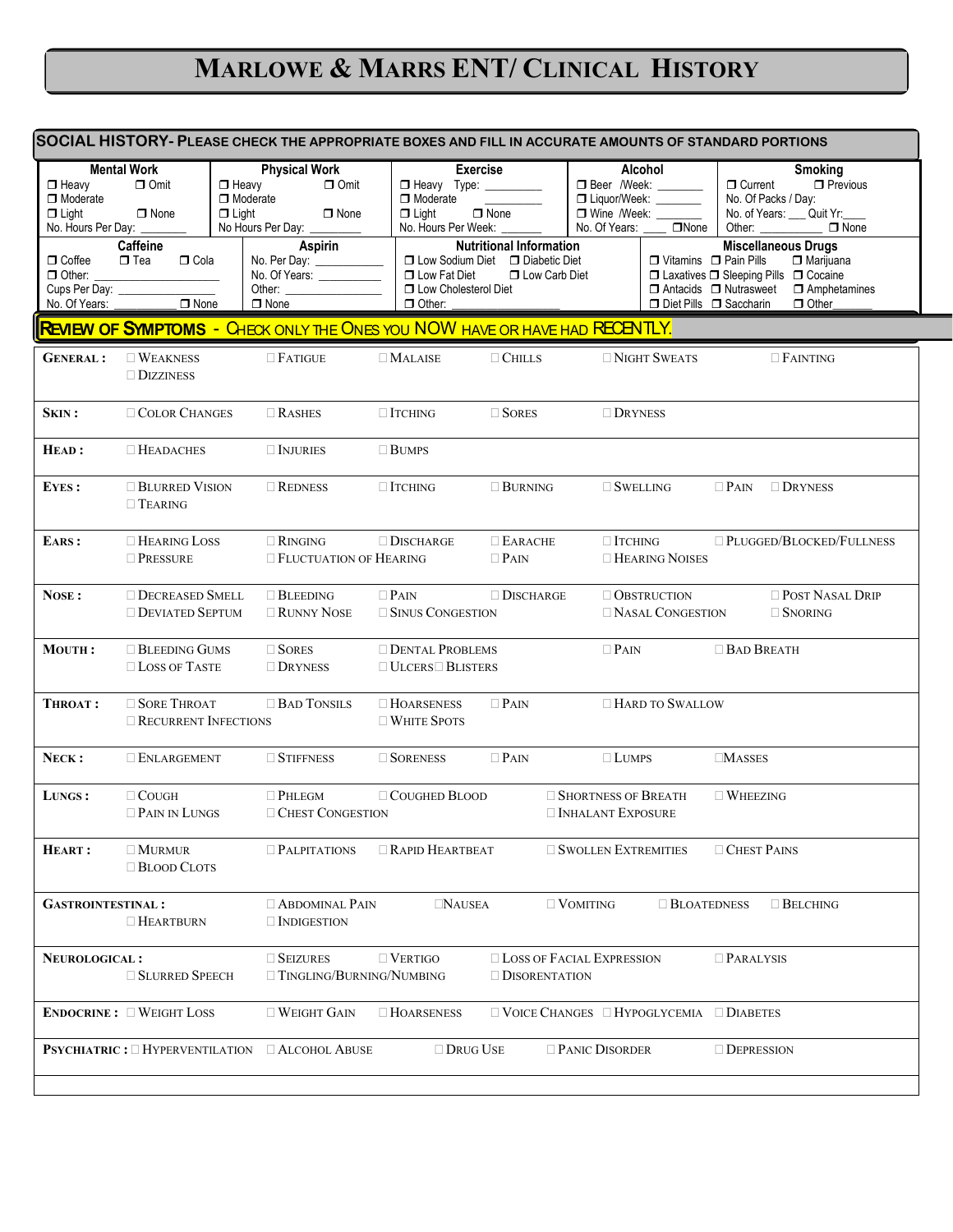| <b>Please Send Records To:</b><br>Andrew Marlowe, M.D. - Chad Marrs, M.D.<br>5432 Bee Ridge Road Suite 150, Sarasota, FL 34233<br>Phone: 941-379- EARS (3277) Fax: 941-379-6277                                                                                                                                                                                                                                                                                                                                                                                                                                                |                                            |                              |  |  |  |  |  |
|--------------------------------------------------------------------------------------------------------------------------------------------------------------------------------------------------------------------------------------------------------------------------------------------------------------------------------------------------------------------------------------------------------------------------------------------------------------------------------------------------------------------------------------------------------------------------------------------------------------------------------|--------------------------------------------|------------------------------|--|--|--|--|--|
|                                                                                                                                                                                                                                                                                                                                                                                                                                                                                                                                                                                                                                |                                            |                              |  |  |  |  |  |
|                                                                                                                                                                                                                                                                                                                                                                                                                                                                                                                                                                                                                                |                                            |                              |  |  |  |  |  |
|                                                                                                                                                                                                                                                                                                                                                                                                                                                                                                                                                                                                                                |                                            |                              |  |  |  |  |  |
|                                                                                                                                                                                                                                                                                                                                                                                                                                                                                                                                                                                                                                |                                            |                              |  |  |  |  |  |
| For the following purpose: _____________________ Consultation                                                                                                                                                                                                                                                                                                                                                                                                                                                                                                                                                                  |                                            | _______ Continuation of Care |  |  |  |  |  |
| Include the following Records: All Records                                                                                                                                                                                                                                                                                                                                                                                                                                                                                                                                                                                     |                                            | Office Notes                 |  |  |  |  |  |
|                                                                                                                                                                                                                                                                                                                                                                                                                                                                                                                                                                                                                                | ______ Hospital Records                    | _______ Laboratory Results   |  |  |  |  |  |
|                                                                                                                                                                                                                                                                                                                                                                                                                                                                                                                                                                                                                                | ______ Audiology Records _________ CT Scan |                              |  |  |  |  |  |
|                                                                                                                                                                                                                                                                                                                                                                                                                                                                                                                                                                                                                                |                                            |                              |  |  |  |  |  |
| The following items must be initialed to be included/ disclosed:                                                                                                                                                                                                                                                                                                                                                                                                                                                                                                                                                               |                                            |                              |  |  |  |  |  |
| _____ HIV/AIDS related information _______ Psychotherapy notes _______ Mental Health records                                                                                                                                                                                                                                                                                                                                                                                                                                                                                                                                   |                                            |                              |  |  |  |  |  |
| Genetic Testing records _______________Drug/ Alcohol diagnosis, treatment, or referral                                                                                                                                                                                                                                                                                                                                                                                                                                                                                                                                         |                                            |                              |  |  |  |  |  |
| Federal regulations require a description of how much and what kind of information is to be disclosed.                                                                                                                                                                                                                                                                                                                                                                                                                                                                                                                         |                                            |                              |  |  |  |  |  |
|                                                                                                                                                                                                                                                                                                                                                                                                                                                                                                                                                                                                                                |                                            |                              |  |  |  |  |  |
| I understand that, if the person or entity receiving the information is not a health care provider or health plan<br>covered by federal privacy regulations, the information described above may be redisclosed and may no longer be<br>protected by these regulations. The recipient may, however, be prohibited from redisclosing substance abuse<br>information under the Federal Substance Abuse Confidentiality Requirements. I, therefore, release Andrew<br>Marlowe, M.D, P.A., it's employees, and Dr. Marlowe from all liability arising from the Authorization for disclosure<br>of my protected health information. |                                            |                              |  |  |  |  |  |
| I also understand that the person I am authorizing to use and/or disclose the information may receive<br>compensation for doing so. This item is not required if the disclosure is requested by the patient.                                                                                                                                                                                                                                                                                                                                                                                                                   |                                            |                              |  |  |  |  |  |
| I further understand that I may refuse to sign this Authorization and that my refusal to sign will not affect my<br>ability to obtain treatment, payment, or my eligibility of benefits. I may inspect or copy any information to be used<br>and/or disclosed under this Authorization. This item is not required if the disclosure is requested by the patient.                                                                                                                                                                                                                                                               |                                            |                              |  |  |  |  |  |
| Finally, I understand that I may revoke this Authorization any time, provided that I do so in writing, except to the<br>extent that action has already been taken in reliance upon this Authorization. Unless revoked earlier, this<br>Authorization will expire 180 days from the date of signing.                                                                                                                                                                                                                                                                                                                            |                                            |                              |  |  |  |  |  |
|                                                                                                                                                                                                                                                                                                                                                                                                                                                                                                                                                                                                                                |                                            |                              |  |  |  |  |  |

ͺͺͺͺͺͺͺͺͺͺͺͺͺͺͺͺͺͺͺͺͺͺͺͺͺͺͺͺͺͺͺͺͺͺͺͺͺͺͺͺͺͺͺͺͺͺͺͺ ͺͺͺͺͺͺͺͺͺͺͺͺͺͺͺͺͺͺͺͺͺͺͺͺͺͺͺͺͺͺͺͺ

Signature of Patient or Legal Representative **Theorem Constructs** Date Signed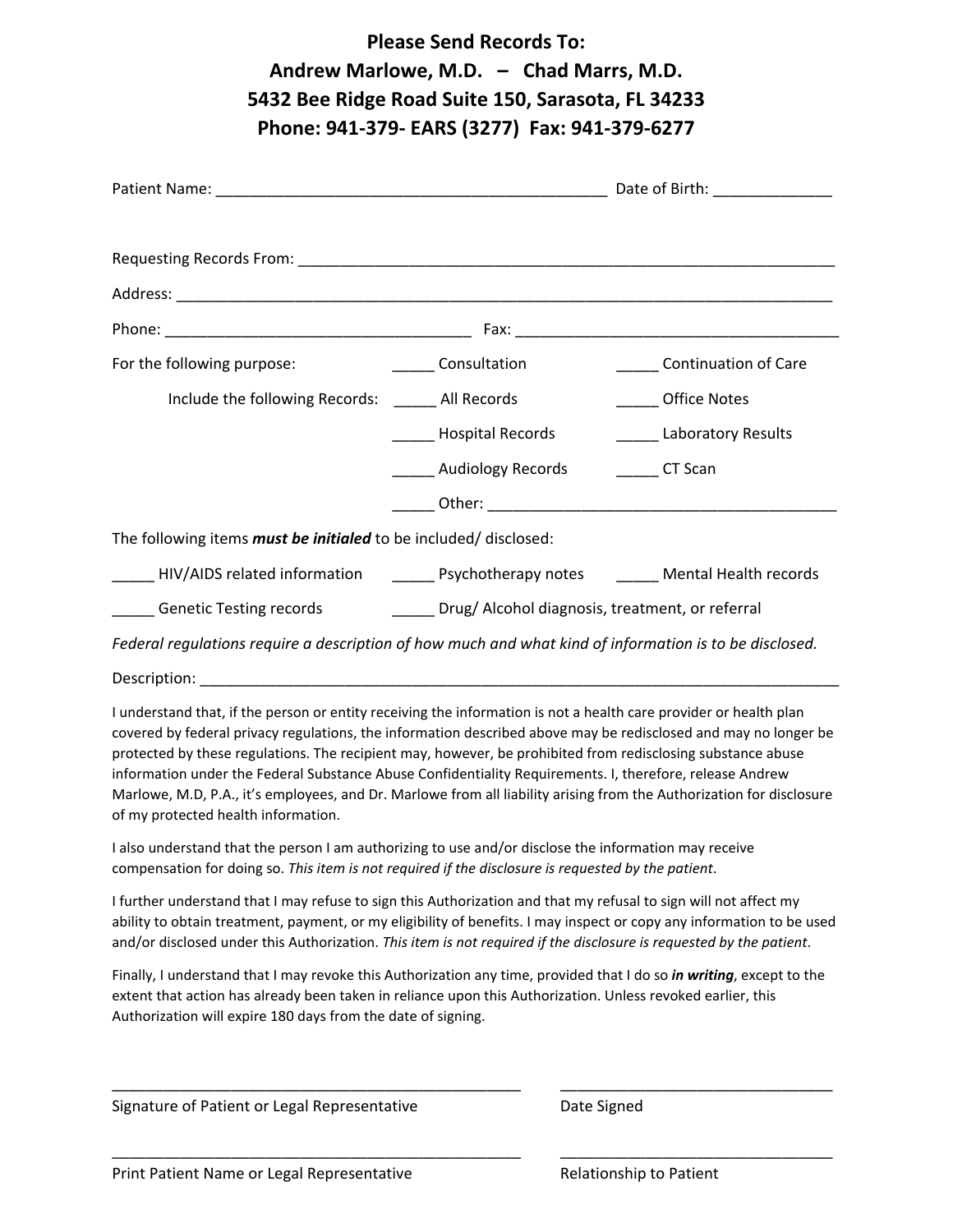

**PATIENT RELEASE INFORMATION** 

#### **(Please read carefully. This form must be signed.)**

**1.**

To make our care more efficient, we will require you to present your insurance cards at each visit. We will not file insurance without the presentation of your cards. If you do not have your cards the visit will not be billed to your insurance, and you will be expected to pay for the visit that day of service. The receptionist will also require you to verify your information each time your visit our office. This is to benefit you as the patient and our office so that our records are always up to date and your insurance company can pay the claims in a timely fashion. It is also to ensure that we are taking every possible measure to protect and guard against identity theft.

**2.**

You understand that Marlowe & Marrs ENT is a specialty practice, meaning that beyond our control some patients will need the attention of the doctor longer than others. We strive to schedule appointments as accurately as possible to provide for our patient's needs. Sometimes you will experience a wait. Understand that the doctors try to allow the time needed to properly care for you as a patient and ask that you understand when these circumstances arise. If the wait becomes too long, we will gladly reschedule your appointment.

**3.**

As a patient you may be recommended to have lab work, x-rays, MRI's, CT's, or surgery. It is the responsibility of the patient to determine which facility from our recommended list is best covered by your insurance plan. You may receive a bill from the facility providing the service.

As a patient you give permission and consent for the doctors to obtain and provide release of medical records. Due to HIPAA, additional paperwork is required. Our office requires a 72-hour notice to process the request for the records to be faxed and/or copied. There may be a charge for the release of copied records.

**4.**

#### **5.**

If you have insurance, our office will file to your insurance as a courtesy. We suggest that you call your insurance company and confirm that the doctors participate and what your patient responsibility is for a specialist visit. If there is a denial from your insurance, the bill will be applied to patient responsibility.

#### **6.**

Payment or co-payment is due at the time of service. If your account should be turned over to a collection agency you understand that additional fees may apply. We have a \$30.oo returned check fee for each check in the event your bank does not honor it. If we send your account to collections, there will be an additional 30% charge added to your balance.

**7.**

Our office is required by law to maintain the privacy of your protected health information and to provide you with a notice about our legal duties and privacy practices regarding the information we collect and maintain for you. As required by laws, a copy of our Notice of Privacy Practices has been provided to you at the time of your visit. In that notice we describe, among other things, how medical information about you may be used and disclosed and how you can get access to this information. The law also requires us to obtain your acknowledgement that we have provided you with our Notice of Privacy Practices. It is for that reason we ask you to read and sign this form. If you have any questions about the Notice of Privacy Practices that we provided to you, please contact our Privacy Officer, Stephanie King, who is on duty at this office and who may also be reached by calling (941) 379-2177. By your signature on this form, you are acknowledging that you have received and understand the Notice of Privacy Practices we have provided to you. A copy of this signed acknowledgement will be maintained in your medical chart.

Signature: \_\_\_\_\_\_\_\_\_\_\_\_\_\_\_\_\_\_\_\_\_\_\_\_\_\_\_\_\_\_\_\_\_\_\_\_

Date: \_\_\_\_\_\_\_\_\_\_\_\_\_\_\_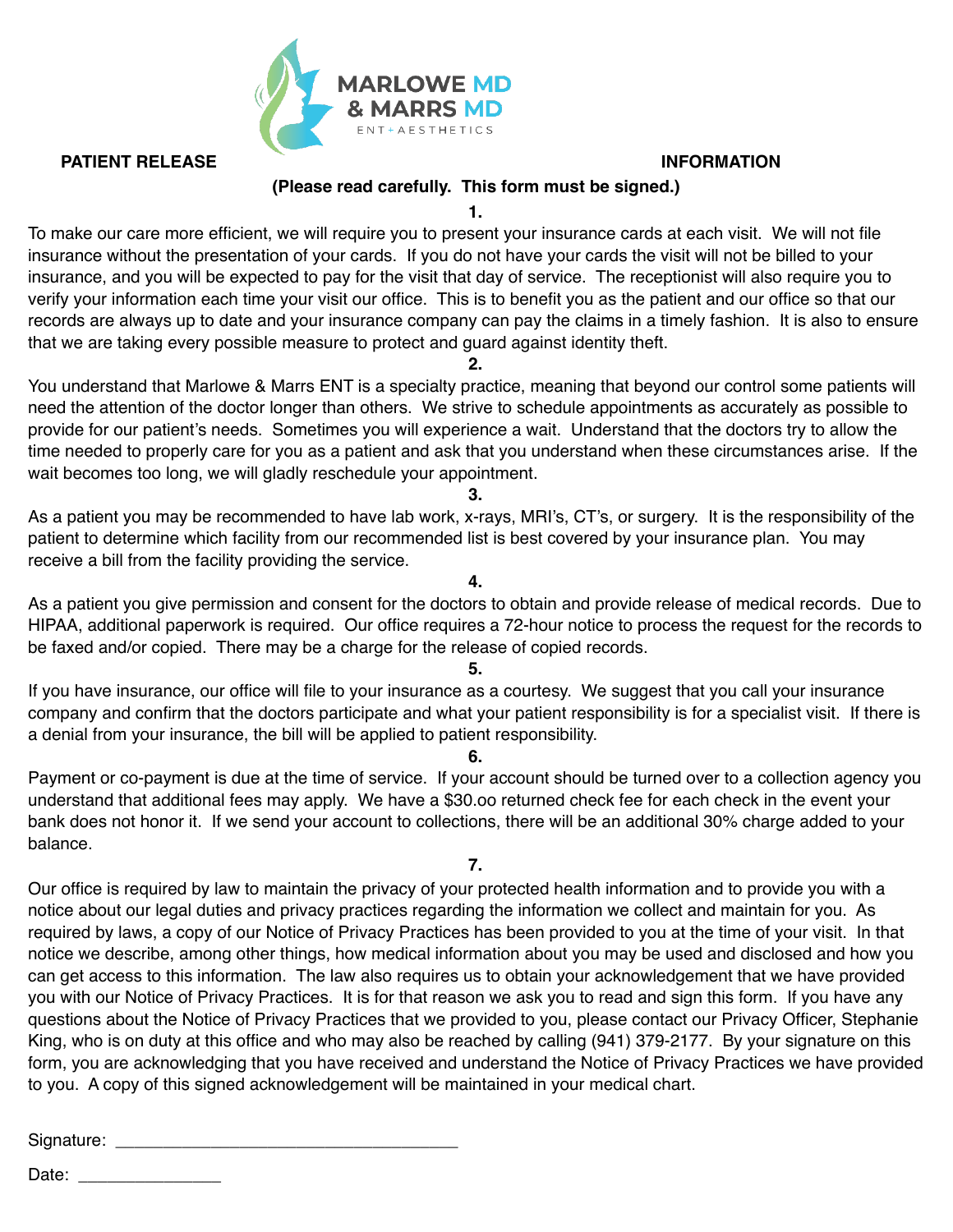

## Notice of Privacy Practices Patient Acknowledgement Effective 03/10/2022

Pa#ent Name: \_\_\_\_\_\_\_\_\_\_\_\_\_\_\_\_\_\_\_\_\_\_\_\_\_\_\_\_\_\_\_\_\_\_\_\_\_ Date of Birth: \_\_\_\_\_\_\_\_\_\_\_\_\_\_\_

By signing this form, you acknowledge receipt of the Notice of Privacy Practices from Marlowe & Marrs ENT. The Notice of Privacy Practices provides information about how we may use and disclose your protected health information. We encourage you to review it carefully.

I understand that, under the Health Insurance Portability & Accountability Act of 1996 (HIPAA), I have certain rights to privacy regarding my protected health information. I understand that this information can and will be used to:

●Conduct, plan, and direct my treatment and follow-up among the multiple healthcare providers who may be involved in that treatment directly and indirectly.

●Obtain payment from third-party payers.

●Conduct normal healthcare operations such as quality assessments and physician certifications.

The Notice of Privacy Practices is subject to change. If the Notice of Privacy Practices is changed, you may obtain a revised copy by visiting our website at http://www.marlowemd.com or on request from our staff.

| I acknowledge receipt of the Notice of Privacy Practices from Marlowe & Marrs ENT                                                     |
|---------------------------------------------------------------------------------------------------------------------------------------|
|                                                                                                                                       |
|                                                                                                                                       |
|                                                                                                                                       |
| OFFICE USE ONLY<br>I attempted to obtain the patient's signature of this Notice of Privacy Practices form but was<br>unable to do so. |
|                                                                                                                                       |

| $\sim$<br>◡<br>. .<br>_ | _ |  |
|-------------------------|---|--|
| D.<br>ັ                 |   |  |